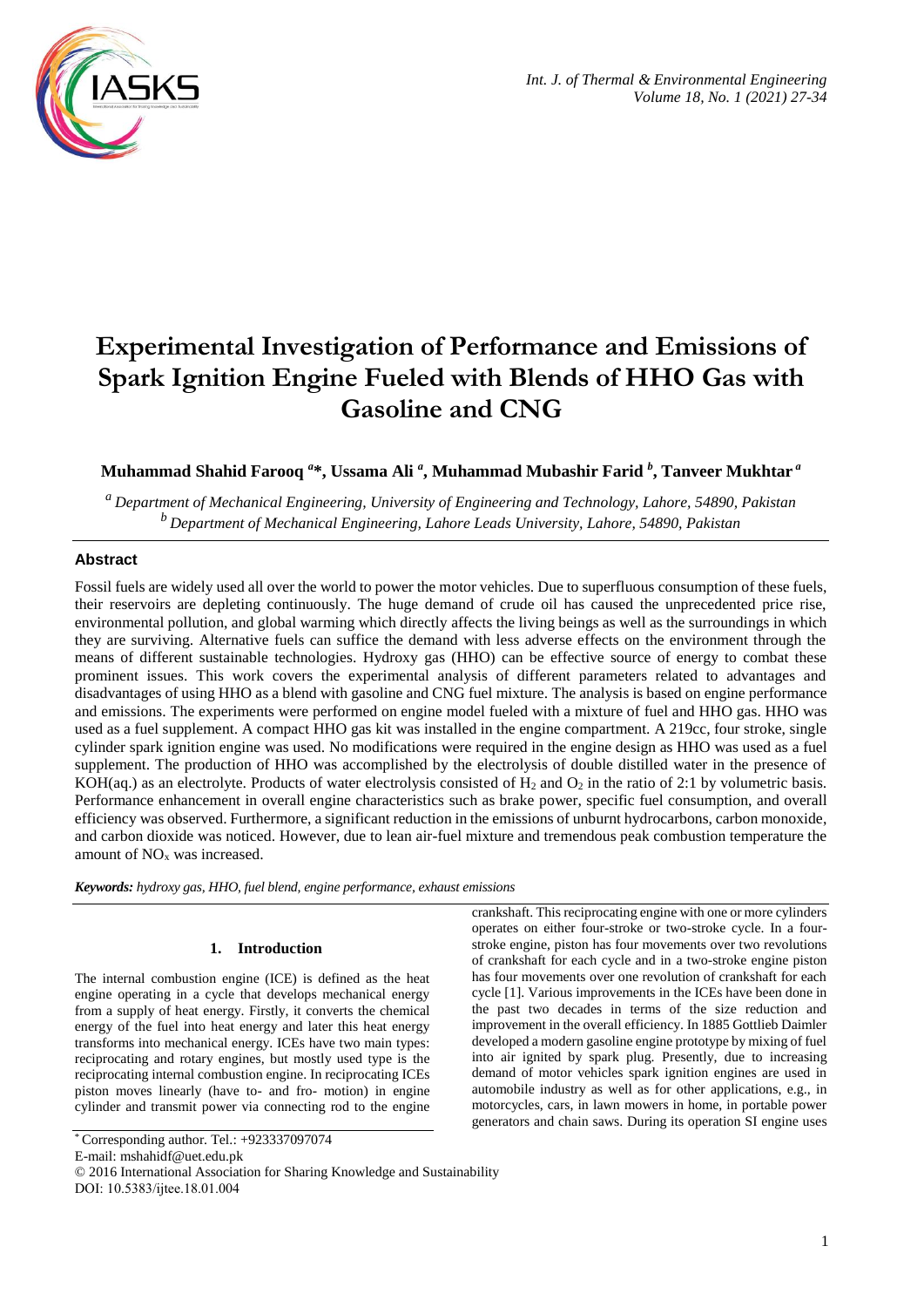air and fuel mixture, compresses it, and ignites it by using spark plug to produce combustible products of high pressure. These high pressure products produce some amount of work during expansion. However, the combustible products of petroleum produce large amount of pollutant emissions. The petroleum based automobiles produce HC and NO<sup>x</sup> as well as CO emissions [2]–[5]. This has led the researchers' to focus on using alternative fuels which are environmentally friendly and also to enhance engine performance and reduce pollutant emissions [6]–[8].

Due to depletion of fossil fuels at an alarming rate alternative fuels have received great attention of researchers for use in internal combustion engines. As global concerns have increased about global warming and climate change linked with fossil fuel based emissions. The limited reserves of fossil fuels have created a need for fossil fuels. In improving fuel economy and reducing exhaust emissions a lot of research is used. Hydrogen is an excellent alternative and renewable energy source to meet the environmental control of exhaust emissions [9]. Therefore, hydrogen and natural gas can be used as carbon free alternative fuels in ICEs to decrease greenhouse gases and also compensate the consumption of conventional liquid fuels. The use of these two fuels in ICEs also causes some problems, e.g., the utilization of hydrogen leads to pre-ignition and blowback due to low ignition energy of hydrogen. The utilization of hydrogen additionally creates low power yield and to constrain the working load range because of low density of hydrogen, keeping in mind the end goal to diminish the engine volumetric efficiency [10]. The utilization of hydrogen only as a fuel entails the problem of modification in the engine and also abnormal combustion.

From last many years' natural gas (NG) is being used in internal combustion engines instead of conventional gasoline. It is used as a compressed natural gas (CNG) or liquefied natural gas (LNG). Worldwide different sources for natural gas have been discovered. It is cleaner fuel gas with high hydrogen to carbon ratio. The use of natural gas produces some problems like lower burning speed, poor lean burning quality, higher ignition energy, higher quenching distance, and lower calorific value [11]. Due to these problems and long combustion duration natural gas engine becomes less efficient [12]. By using substantial quantity of hydrogen, lean operation of spark ignition engines could be increased [13]. Hydrogen can be used as a supplementary fuel in SI engines due to its good burning properties. The hydrogen and oxygen produced by water electrolysis increases combustion period of hydrocarbon fueled internal combustion engines [14]. Properties of H2, CNG, and petrol (gasoline) are given in Table 1.

|--|

| <b>Properties</b>                             | H <sub>2</sub> | <b>CNG</b> | <b>Petrol</b> |
|-----------------------------------------------|----------------|------------|---------------|
| Relative air to fuel ratio                    | 34.3           | 17.2       | 14.7          |
| Density $(kg/m^3)$                            | 0.085          | 0.748      | 719.7         |
| Octane number                                 | <130           | 120        | 88-100        |
| calorific<br>value<br>Lower<br>(MJ/kg)        | 120            | 50         | 120           |
| Auto-ignition<br>temperature<br>$(^{\circ}C)$ | 536            | 600        | 501-744       |
| burning<br>velocity<br>Laminar                | $265 -$        | $37 - 45$  | $30-42$       |
| $\text{(cm/s)}$                               | 325            |            |               |
| quenching distance<br>Flame<br>(mm)           | 0.64           | 2.03       | 2             |
| Flammability in air (% vol)                   | $4 - 75$       | $5.3 - 15$ | $1 - 7.8$     |

Irrespective of the CNG's advantages there are some drawbacks due to its distinct physiochemical properties and combustive properties such as lower burning speed, lower calorific value, higher ignition energy, narrow flammability range, and higher quenching distance. All these properties can be improved by using hydrogen as a supplementary fuel with CNG [15]. As the percentage of hydrogen increases in fuel it improves combustion thermal efficiency. It also reduces emissions of CO2, HC, and CO due to lack of carbon content in fuel composition as compared to pure CNG.

#### **2. Experimental approach**

Many researchers have performed experiments on internal combustion engines by using different blends and their ideas are given below. Falahat et al. [16] investigated the performance of a 197CC, 4-stroke, single cylinder air cooled SI engine operated with gasoline and HHO gas. They obtained break thermal efficiency of 23%. They observed that torque increased by 12.6% with addition of HHO gas. At 2 liter per minute flow rate specific fuel consumption decreased by 16.9%. CO and HC emissions also decreased by HHO gas addition. Experiments performed by El-Kassaby et al. [17] on Skoda Felicia 1.3 GLXi 1.3L (1289CC) in-line 4-cylinder engine with hydroxy gas. Their results showed that thermal efficiency increased by 10%, fuel consumption decreased by  $34\%$  and CO, HC, and NO<sub>x</sub> emissions decreased by 18%, 14%, and 15%, respectively. They found that KOH with 6 g/L concentration was the best catalyst for electrolysis. Experimental study on combustion emissions of G200 (197CC single cylinder engine) by using HHO gas, air and gasoline mixture was carried out by Musmar and Al-Rousan [18]. They reported that using HHO gas with air/fuel mixture gives reduction in fuel consumption. In their results, concentration of CO and NO<sup>x</sup> decreased by 20% and 54%, respectively. Brayek et al. [19] performed experiments on Honda GX100 (98CC, single cylinder, 4-stroke, air cooled SI engine. The engine was operated at various loads (0, 0.3, 0.75, 1.2, and 1.5kW). They investigated results by using 5 L/min HHO gas as supplementary fuel and compared results with pure gasoline. Their results showed a decrease in brake specific fuel consumption (BSFC), HC, CO, CO<sub>2</sub>, and  $NO<sub>x</sub>$  emissions by 7.8%, 18%, 31.8%, 30%, and 26%, respectively. Investigation carried out by Iliev [20] on four stroke single cylinder S.I engine by using hydrogen and oxygen mixture without modification in engine. He reported an increase in engine performance in terms of mechanical efficiency, break thermal efficiency, volumetric efficiency and indicated thermal efficiency. Also, a reduction of 6.7& in HC emissions was reported.

Aminy et al. [21] performed tests on Z24 (2389CC, four cylinders) spark ignition engine by adding HHO gas to the fuel. They showed that addition of HHO gas increased both torque and power by 5.5% at full load condition. CO and HC emissions reduced about 21% and 19%, respectively. Hora and Agarwal [15] conducted experiments on a single cylinder SI 948CC engine by using different compositions of H<sup>2</sup> and CNG mixture. They noticed that the overall engine performance improved by using hydrogen and CNG mixture. Also, they found that the best composition mixture was 30HCNG (30% H<sup>2</sup> by volume and 70% CNG by volume). This composition showed benefits of optimum engine performance and emissions between the tested HCNG mixtures. Their results showed improvement in break thermal efficiency by addition of hydrogen with CNG. Emissions also improved with addition of hydrogen with CNG owing to lesser quenching gap of hydrogen and lesser hydrogen to carbon ratio of CNG. An experimental study on single cylinder 948CC prototype spark ignition engine after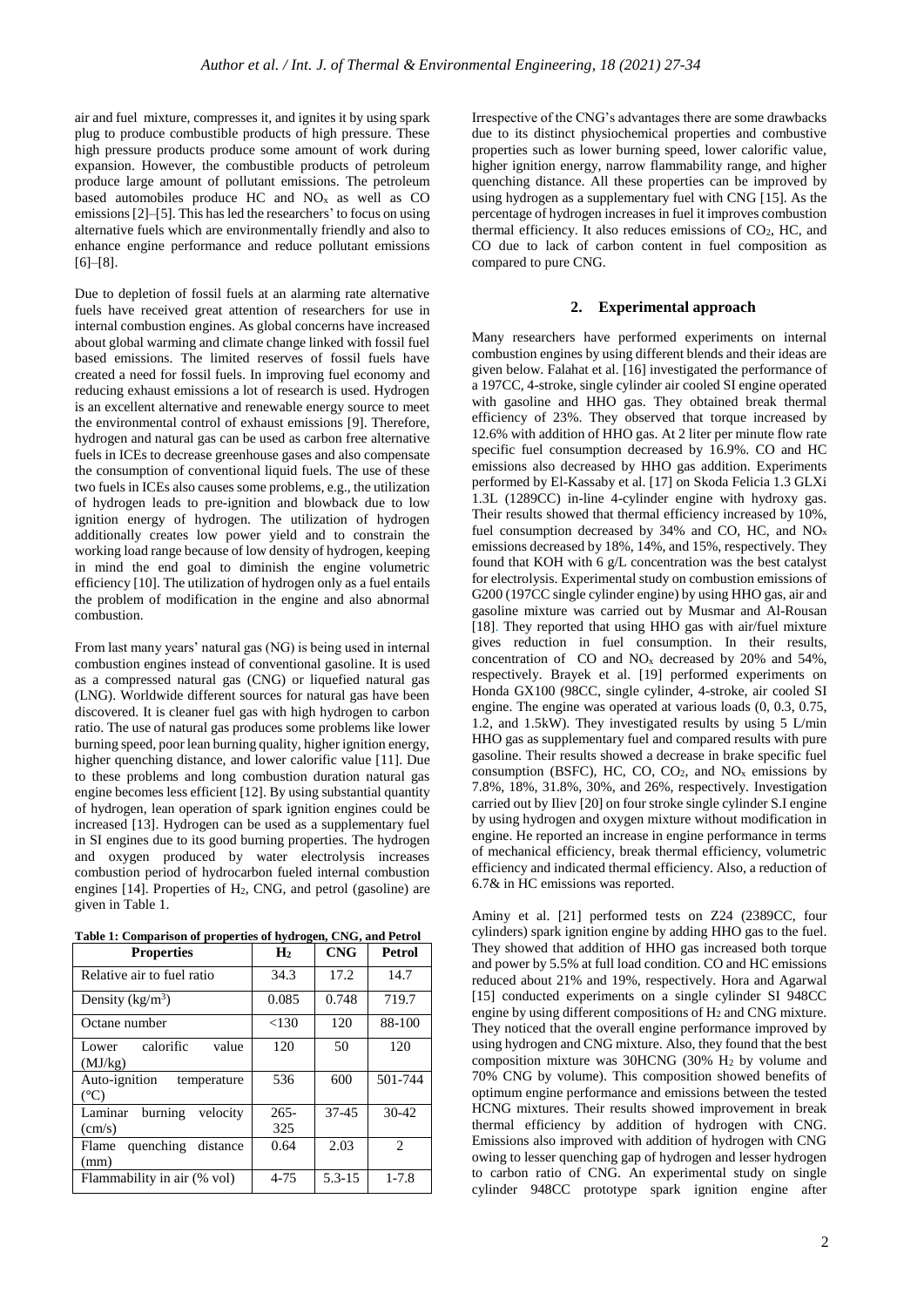modifications in engine was performed by Verma et al. [22]. Experiments were conducted for fuels with various H/C ratios and H/C ratio varied from 4 to infinity at constant 1500 rpm. They concluded that brake thermal efficiency was maximum for test fuel with H/C:  $4.5/1$ . Higher NO<sub>x</sub> emissions were noticed with H/C: 4.22/1 and  $NO<sub>x</sub>$  value was highest with H/C: 4.5/1 at full load.

Yue [23] performed experiments on ZS1100M (903CC, 4 stroke, air cooled, single cylinder) spark ignited CNG engine using low heat value gas (mixture of NG 60% to 80% by volume and nitrogen 20% to 40% by volume) mixed with  $H_2$  in a modified engine. They reported that with increasing N2, emissions of CO and NO<sup>x</sup> decreased but HC emissions increased. They also noticed that engine power decreased with increasing amount of N2. Ma et al. [24] performed experiments on in-line six cylinders spark ignition engine at different operating conditions such as spark timing, excess air ratio, and manifold pressure in a lean burn NG engine with H<sub>2</sub> addition. They reported that engine efficiency increased with 55% hydrogen addition by optimizing spark timing. Experimental investigation on emissions and performance of 6-cylinder engine with compression ratio of 10.5, by using H<sup>2</sup> and NG mixture was performed by Akansu et al. [25] Their results showed decrease in  $NO<sub>x</sub>$  emissions by 80% with retarded spark timing for hydrogen and CNG mixture. Experimental study carried out by [26] on 1796CC, 4-stroke, 4-cylinder SI engine with compression ratio of 10:1 by using  $H_2$  in methane (0%, 10%, 20% and 30% by volume) by changing equivalence ratio from 0.6 to 1.2 at 2000 rpm and at constant load condition. They found that for lean mixture (equivalence ratio less than 0.75) HC, CO, and CO<sup>2</sup> emissions decreased and brake thermal efficiency increased by increasing H2.

From the above cited literature, it can be observed that the addition of hydrogen to the fuel in ICEs has beneficial outcomes as it increases engine performance and decreases harmful emissions. Therefore, further tests need to be performed to find the optimum ratio of hydrogen with each fuel that can be used in ICEs. This work is an attempt to continue the knowledge in this field as it may help the engineers to design an engine that can operate on hydrogen-blended fuel in order to protect the environment. The following section briefly explains the experimental setup and methodology used, followed by results and discussion. Conclusions are presented at the end.

# **3. Experimental Setup and Methodology**

This section explains the experimental setup and the methodology used to record and analyze the results.

#### **3.1 Experimental Setup**

Fig. 1 shows the experimental setup used. The specifications of the engine are given in Table 2. Experimental procedure to is summarized in Fig. 2.



**Fig. 1. Engine model setup**

|  |  | Table 2. Engine specifications |
|--|--|--------------------------------|
|--|--|--------------------------------|

| Water cooled          |
|-----------------------|
| 219cc                 |
| $67$ mm               |
| 62mm                  |
| 10.5                  |
| 3.51 HP@1800 rpm      |
| 10.873 lb.ft@1600 rpm |
|                       |

#### **3.2 HHO Production Unit**

Presence of oxygen makes HHO more combustible than purified H<sup>2</sup> gas. HHO gas production cell was built with the help of a battery with 12V DC Power Supply. An external battery which was already integrated to the vehicle was used to supply 12V direct current. The mixture of an electrolyte and water that constituted an electrolytic solution was poured in to the HHO cell storage tank. Depending upon better chemical performance of electrolytes, KOH was used. Potentiometer divider was used to control 24V from step down transformer for varying different resistances and thus voltages as well. As per demand, the HHO was allowed to enter into a carburetor. The amount of hydroxy gas (HHO) produced was directly proportional to the amount of applied voltage or potential difference. It should be noted that purified and double distilled water was required for the production of hydroxy gas.

#### **3.3 Specifications of HHO dry cell**

In this study HHO dry cell with following specifications was used:

- 4x4 inches/9 plates/8 cells
- 12V DC to 24V DC
- Generation Capacity: approx. 1.5 LPM (liters every minutes) @ 15A (with 12V DC) Maximum Capacity: 3 LPM @ 35A (with all accessories)
- Simple mounting plates
- No overheating and no spilling (sealed shut framework)
- shaded wing nuts
- high tough dark end plates
- 10 EPDM Flat Gaskets
- 9 plates (materials as picked)
- $\bullet$  2 point spouts  $(3/8, 90^{\circ})$
- 4 stainless steel nuts and bolts, 10 stainless steel washers

#### **4. Results and Discussion**

Experiments were conducted on 4-stroke, single cylinder, 219cc, water cooled spark ignition engine in automotive research center at University of Engineering and Technology (UET) Lahore, to study the effect of HHO gas addition in CNG. Effect of HHO gas and CNG mixture was experimentally analyzed at varying engine speed. The rate of production of HHO was set at 2 standard cubic feet per hour (SCFH). Experimental evaluation of performance and emission characteristics was performed. The results are given in the following sub-sections.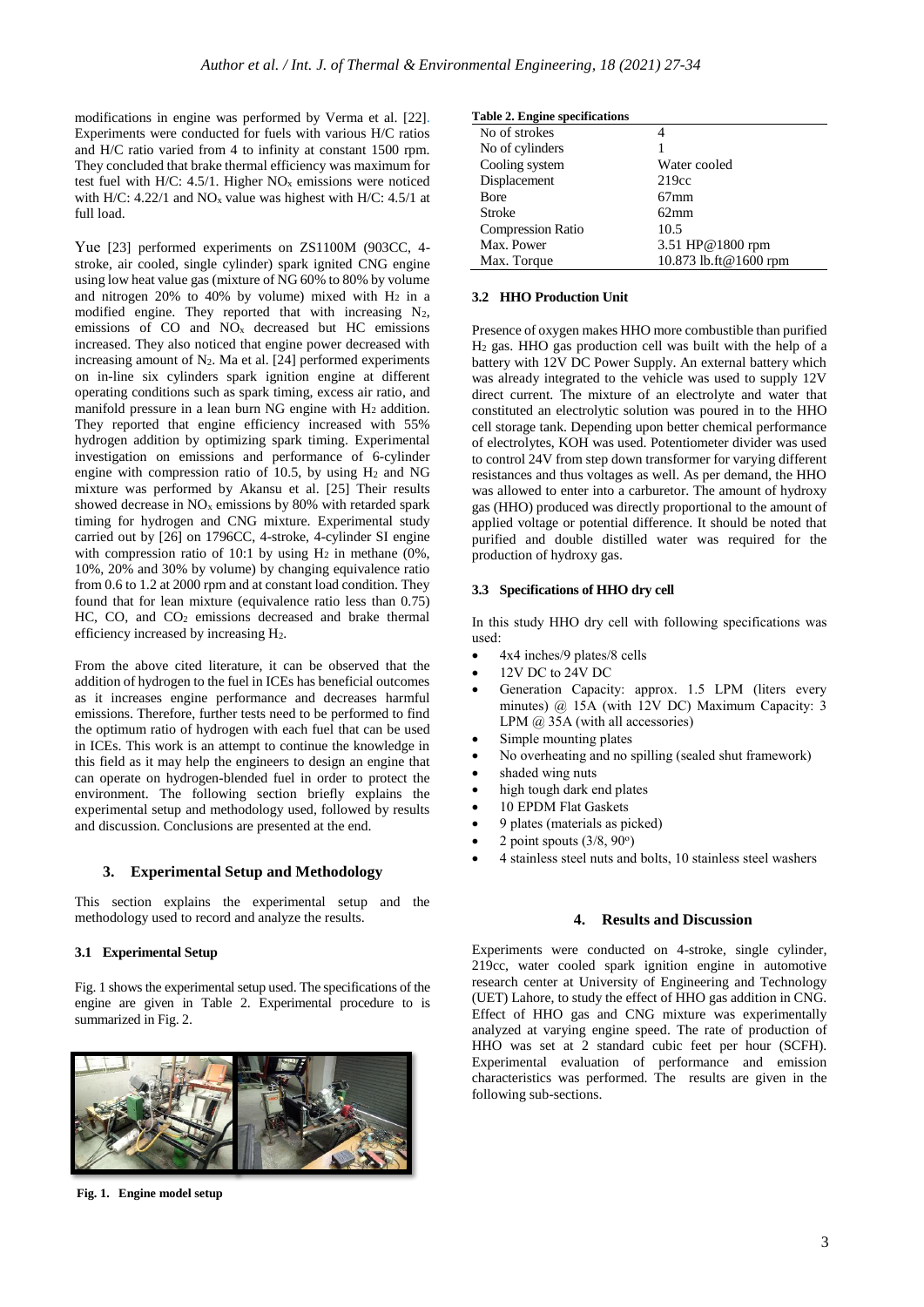

**Fig. 2. Schematic sketch of Experimental Setup**

#### **4.1 Engine Performance characteristics**

#### *4.1.1 Brake Power*

Brake power is the power available at engine crankshaft to do external work and is expressed as:

$$
BHP = T \frac{N}{5252} \tag{1}
$$

where BHP is the brake horsepower (HP), T is the torque (ft-lb), and N is the revolution per minute.

Fig. 3 illustrates the comparison of brake horsepower for different fuels: gasoline, gasoline+ HHO mixture, CNG, and CNG + HHO mixture. It is observed from figure that there is direct connection between engine BHP and rpm. By increasing rpm of an engine brake horsepower also increases until a maximum is reached. Further increase in rpm decreases BHP. It can be observed that BHP for blend of gasoline and HHO is slightly greater than the gasoline alone. The difference is more observable at higher rpm rather than at low rpm. The mixture resulted in producing higher BHP as compared to CNG or gasoline alone. It was observed that a maximum of 3.1% increase in brake horsepower was achieved with the mixture of CNG + HHO instead of using CNG alone. Compared to gasoline, 17.99% decrease in brake horsepower occurred when CNG is used in gasoline engine. When CNG and HHO gas mixture is used in gasoline engine there is 15.6% decrease in brake horsepower as compared to gasoline alone. Gasoline + HHO mixture produces highest power while the CNG produced the least power.



**Fig. 3. BHP vs engine speed for gasoline, CNG, gasoline + HHO, and CNG + HHO mixtures**

#### *4.1.2 Specific Fuel Consumption*

Specific fuel consumption (SFC) is the mass stream rate of fuel required to deliver a unit measure of energy yield. It shows how effectively an engine is utilizing the fuel provided to deliver the work. It is measured in kg/kWh. Fig. 6 compares the results of specific fuel consumption for four fuels: gasoline, gasoline+ HHO mixture, CNG, and CNG + HHO mixture. It is observed that inverse relation occurs between engine speed and specific fuel consumption. By increasing rpm of an engine SFC decreases until a minimum is reached and then increases. Specific fuel consumption for gasoline and HHO gas mixture is lower than the gasoline alone. Hence blend of gasoline and HHO gas reduced the SFC. A maximum decrease of 23.25% in SFC was observed when gasoline and HHO gas mixture was used in gasoline engine. A maximum decrease of 22.9% in SFC was observed with mixture of CNG and HHO as compared to CNG alone. CNG + HHO gas mixture gave lowest value of SFC of 0.25 kg/kwh while gasoline + HHO gas mixture gave 0.3 kg / kWh. Blend of CNG + HHO gas is superior in SFC perspective than the blend of gasoline + HHO gas



**Fig. 4. SFC vs engine speed for gasoline, CNG, gasoline + HHO, and CNG + HHO**

#### *4.1.3 Overall efficiency*

Overall efficiency  $(\eta)$  of an engine is defined as the ratio of the final output mechanical energy to the input energy of fuel. It is expressed as: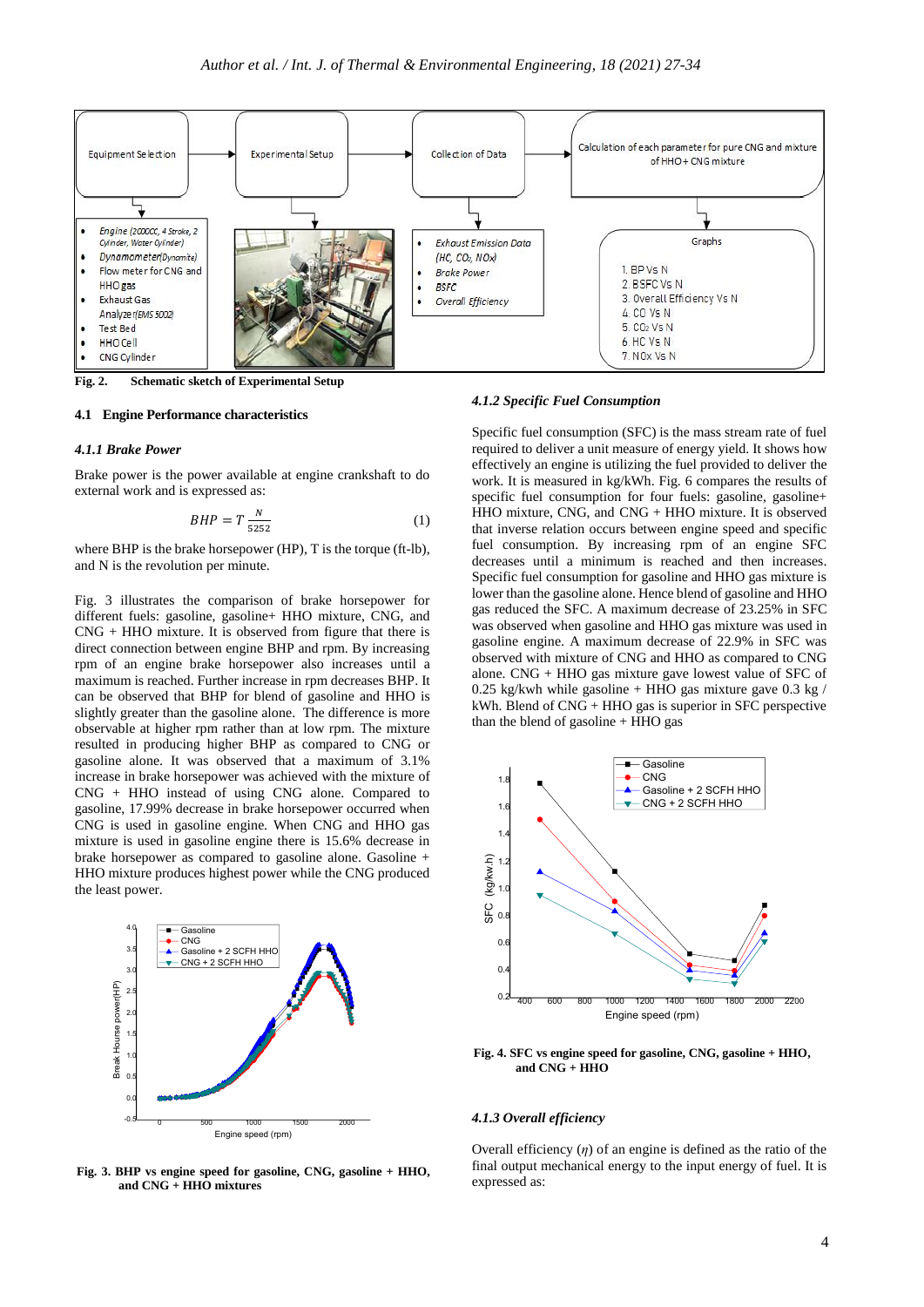$$
\eta = \text{Energy output} / \text{energy input} \tag{2}
$$

The comparison of overall efficiency for the fuels tested in this study is presented in Fig. 14. It is observed that the trend of the overall efficiency is similar to the trend of BHP in Fig. 3. Increasing engine speed increased overall efficiency for all the fuels until a maximum at 1800 rpm after which a decrease was observed. The mixture of CNG + HHO showed best results with highest overall efficiency, whereas gasoline alone showed the worst results in terms of overall efficiency. An increase of 68% in overall efficiency was observed with gasoline + HHO mixture as compared to gasoline alone.  $CNG + HHO$  gas mixture produced maximum overall efficiency of 30% while gasoline + HHO gas mixture produced 28%. Interestingly, 6.06% increase in overall efficiency was observed when CNG was used instead of gasoline.



**Fig. 5. Overall efficiency vs engine speed for gasoline, CNG, gasoline + HHO, and CNG + HHO**

# **4.2 Emission characteristics**

#### *4.2.1 Unburnt hydrocarbon (HC) emission*

Fig. 6 shows the unburnt hydrocarbon emissions along engine speed for the fuels analyzed in this work. Gasoline produces the most HC emission at all rpm. Addition of HHO to gasoline decreases HC emissions. CNG produces even less emissions and the least amount of emission is produced by CNG + HHO mixture making it the most environmentally friendly fuel. It is observed that HC emissions decrease with increasing engine speed for all the fuels until a minimum is reached. This decrease is due to the high engine temperature inside the cylinder at higher engine speeds which leads to combustion of more HCs. The emissions reduced a maximum of 57.8% when HHO gas was used with gasoline as compared to gasoline alone. Whereas 59.1% maximum decrease was observed with CNG + HHO mixture as compared to CNG alone. It is also noticed that the 57.1% decrease in HC emissions occurs when CNG is used in gasoline engine. When CNG + HHO gas mixture is used in gasoline engine there was 76.32% decrease in HC emissions. These values are in comparison with gasoline fuel.



**Fig. 6. HC emission vs engine speed for gasoline, CNG, gasoline + HHO, and CNG + HHO**

#### *4.2.2 Carbon monoxide (CO) emission*

The carbon monoxide emission for the four fuels is represented in Fig. 7 along engine speed. The general trend observed is that CO emissions decrease with increasing engine speed. Gasoline produces most CO emissions followed by CNG, gasoline + HHO mixture, and CNG + HHO mixture. The addition of HHO gas to the base fuel decreases CO emissions. This is due to the fact that HHO gas contains extra oxygen which helps in oxidizing carbon monoxide to carbon dioxide. It is observed that a maximum of 73.34% decrease in CO emissions occurred when gasoline + HHO gas mixture is used instead of gasoline alone. Whereas a maximum of 53.34% decrease in CO emissions when mixture of CNG + HHO gas was used as compared to CNG alone, and the decrease was 76.67% when compared to gasoline alone.



**Fig. 7. CO emission vs engine speed for gasoline, CNG, gasoline + HHO, and CNG + HHO**

#### *4.2.3 Carbon dioxide (CO2) emission*

The carbon dioxide emission for the four fuels used is presented in Fig. 8. It can be observed that the emission of  $CO<sub>2</sub>$  (Fig. 8) is somewhat inverse of the emission of CO (Fig. 7). At higher engine speeds CO emissions decrease whereas CO<sub>2</sub> emissions increase. When blend of fuel and HHO gas is used emission of  $CO<sub>2</sub>$  is reduced due to higher hydrogen to carbon proportion and higher in-chamber temperature. A maximum decrease of  $25.5\%$  in  $CO<sub>2</sub>$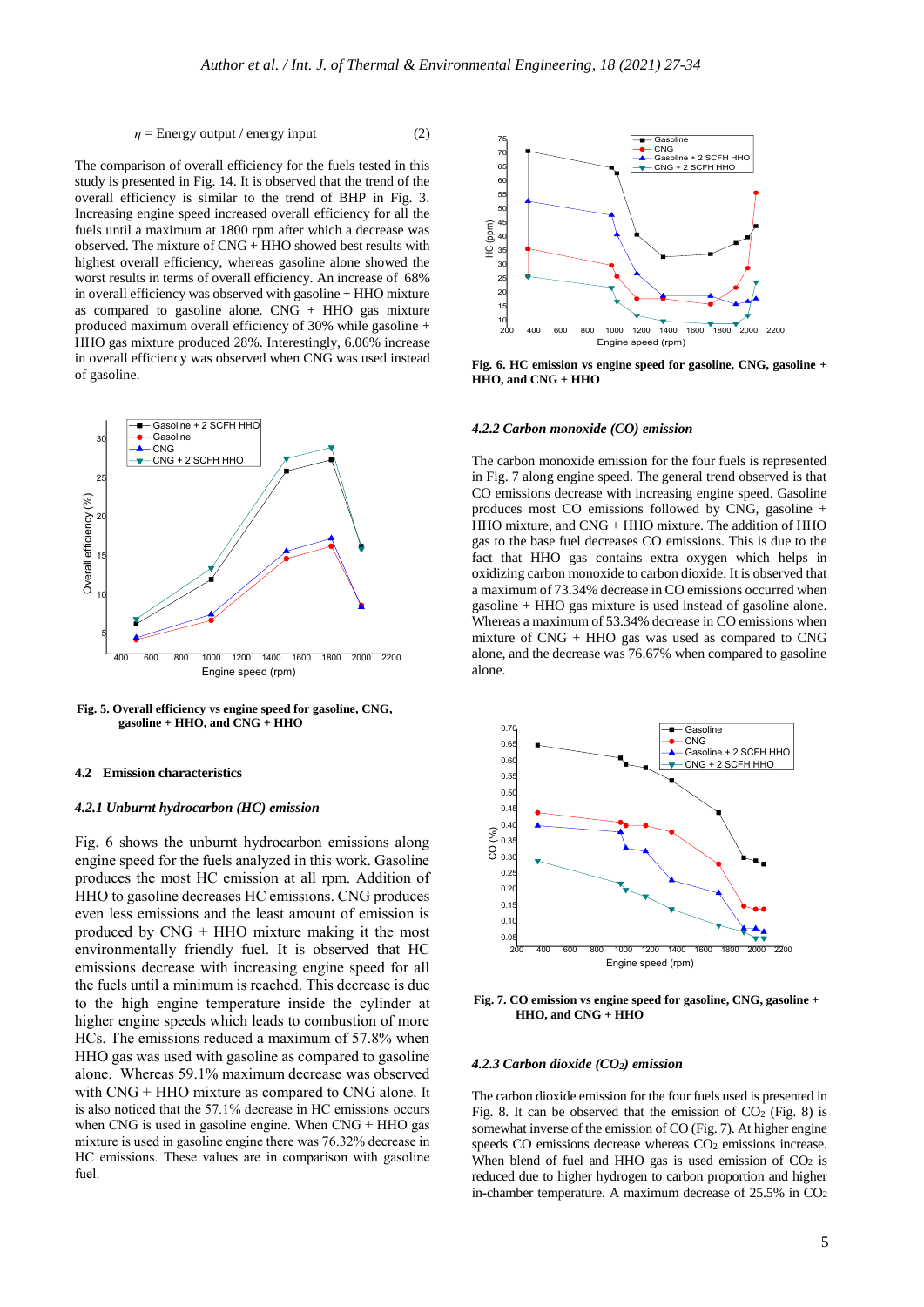emission was observed when gasoline + HHO mixture was used instead of gasoline alone. Whereas a decrease of 26.4% was observed when CNG + HHO mixture was used as compared to CNG alone. Comparing to gasoline, a decrease of 35.6% and 52.6% in CO<sup>2</sup> emissions was observed when using CNG and CNG + HHO mixture, respectively.



**Fig. 8. CO<sup>2</sup> emission vs engine speed for gasoline, CNG, gasoline + HHO, and CNG ,HHO**

#### *4.2.4 Nitrogen oxides (NOx) emission*

The emissions of  $NO<sub>x</sub>$  from the engine exhaust when using four fuels is displayed in Fig. 9. The general trend of all the fuels is that at higher engine speeds  $NO<sub>x</sub>$  emissions increase. Using blended fuel rather than the base fuel decreased NO<sup>x</sup> emissions slightly. A maximum decrease of  $1.1\%$  in NO<sub>x</sub> emissions was observed when gasoline + HHO mixture was used instead of gasoline alone. Comparing to gasoline, when CNG was used  $NO<sub>x</sub>$  emissions increased abruptly. The most NOx emissions were observed with CNG fuel, followed by CNG + HHO mixture, and gasoline, whereas the least  $NO<sub>x</sub>$  emissions were observed with gasoline + HHO mixture.



**Fig. 9. NO<sup>x</sup> emission vs engine speed for gasoline, CNG, gasoline + HHO, and CNG + HHO**

#### **5. Conclusion**

This study was dedicated to observe the effect of addition of HHO gas to the base fuels such as CNG and gasoline in spark ignition engine. This work also presented comparison between gasoline and CNG in gasoline engine. The analysis was

performed on the basis of engine performance and exhaust emissions. It was observed that the addition of HHO gas to the base fuels resulted in better engine performance and lower exhaust emissions. The HHO gas upon combustion only produces H2O and CO<sup>2</sup> therefore the harmful unburnt hydrocarbon emissions are totally eliminated. Comparing CNG to gasoline, CNG produced lower power but increased brake thermal efficiency and decreased specific fuel consumption. Emissions of HC, CO2, and CO also decreased, however CNG produced higher  $NO<sub>x</sub>$  emissions. The addition of HHO gas to the base fuel increased the engine performance as it increased engine output power and overall efficiency and decreased specific fuel consumption. Apart from improving the engine performance, HHO gas also reduced engine emissions such as unburnt HCs,  $CO<sub>2</sub>$ ,  $CO<sub>2</sub>$ , and  $NO<sub>x</sub>$ . Therefore, fuel + HHO mixture is not only beneficial in terms of engine performance but is also environmentally less harmful.

#### **Nomenclature**

| <b>HHO</b>      | Hydroxy or oxy-hydrogen gas  |
|-----------------|------------------------------|
| <b>CNG</b>      | Compressed natural gas       |
| NG              | Natural gas                  |
| <b>HCNG</b>     | Hydrogen and CNG mixture     |
| H <sub>2</sub>  | Hydrogen                     |
| O <sub>2</sub>  | Oxygen                       |
| $\rm N_2$       | Nitrogen                     |
| A/F             | Air-fuel ratio               |
| <b>BHP</b>      | Brake horsepower             |
| HP              | Horsepower                   |
| <b>SFC</b>      | Specific fuel consumption    |
| <b>SCFH</b>     | Standard cubic feet per hour |
| ppm             | Parts per million            |
| CC              | Cubic centimeter             |
| <b>KOH</b>      | Potassium hydroxide          |
| <b>NaOH</b>     | Sodium hydroxide             |
| СI              | Compression ignition engine  |
| <b>SI</b>       | Spark ignition engine        |
| DC              | Direct current               |
| rpm             | Revolution per minute        |
| CO <sub>2</sub> | Carbon dioxide               |
| CO              | Carbon monoxide              |
| HC              | Hydrocarbons                 |
| NO <sub>x</sub> | Oxides of nitrogen           |
| η               | efficiency                   |

### **References**

- [1] W. N. Wan Mansor, "Dual fuel engine combustion and emissions - an experimental investigation coupled with computer simulation," Dec. 2013, DOI: 10.17616/R31NJMSY
- [2] M. Bogarra, J. M. Herreros, A. Tsolakis, A. P. E. York, and P. J. Millington, "Study of particulate matter and gaseous emissions in gasoline direct injection engine using on-board exhaust gas fuel reforming," Applied Energy, vol. 180, pp. 245–255, Oct. 2016, DOI: 10.1016/J.APENERGY.2016.07.100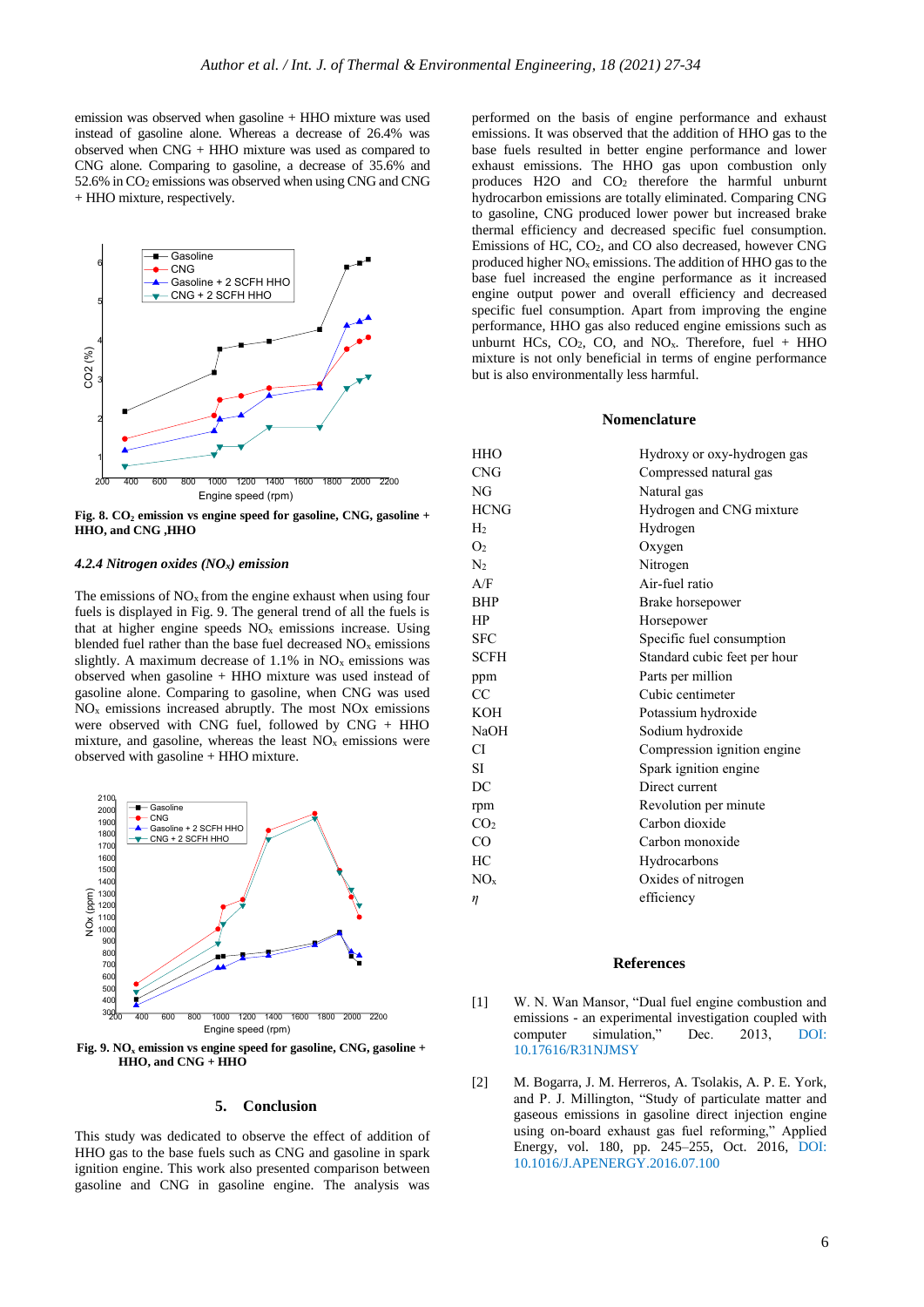- [3] S. Wang, C. Fang, and Y. Wang, "Spatiotemporal variations of energy-related CO2 emissions in China and its influencing factors: An empirical analysis based on provincial panel data," Renewable and Sustainable Energy Reviews, vol. 55, pp. 505–515, Mar. 2016, DOI: 10.1016/J.RSER.2015.10.140
- [4] C. Ji et al., "Enhancing the fuel economy and emissions performance of a gasoline engine-powered vehicle with idle elimination and hydrogen start," Applied Energy, vol. 182, no. C, pp. 135–144, Nov. 2016, DOI: 10.1016/J.APENERGY.2016.08.099
- [5] X. Gu, Z. Huang, J. Cai, J. Gong, X. Wu, and C. F. Lee, "Emission characteristics of a spark-ignition engine fuelled with gasoline-n-butanol blends in combination with EGR," Fuel, vol. 93, pp. 611–617, Mar. 2012, DOI: 10.1016/J.FUEL.2011.11.040
- [6] S. K. Thangavelu, A. S. Ahmed, F. N. Ani, S. K. Thangavelu, A. S. Ahmed, and F. N. Ani, "Review on bioethanol as alternative fuel for spark ignition engines," Renewable and Sustainable Energy Reviews, vol. 56, no. C, pp. 820–835, Apr. 2016, DOI: 10.1016/J.RSER.2015.11.089
- [7] U. Ali, and M. S. Kamran, "Geometric Optimization of a Gas Turbine Blade Cooling Passage using CFD," International Journal of Thermal and Environmental<br>Engineering, vol. 17(02), 2020, DOI: Engineering, vol. 10.5383/ijtee.17.02.004
- [8] Sangeeta et al., "Alternative fuels: An overview of current trends and scope for future," Renewable and Sustainable Energy Reviews, vol. 32, no. C, pp. 697– 712, 2014, DOI: 10.1016/J.RSER.2014.01.023
- [9] I. M. M. Elsemary, A. A. A. Attia, K. H. Elnagar, and A. A. M. Elaraqy, "Experimental investigation on performance of single cylinder spark ignition engine fueled with hydrogen-gasoline mixture," Applied Thermal Engineering, vol. 106, pp. 850–854, Aug. 2016, DOI: 10.1016/J.APPLTHERMALENG.2016.05.177
- [10] F. MA, "Effects of hydrogen addition on cycle-by-cycle variations in a lean burn natural gas spark-ignition engine," International Journal of Hydrogen Energy, vol. 33, no. 2, pp. 823–831, 2008, DOI: 10.1016/j.ijhydene.2007.10.043
- [11] F. Ma et al., "Influence of Different Volume Percent Hydrogen/Natural Gas Mixtures on Idle Performance of a CNG Engine," Energy and Fuels, vol. 22, no. 3, pp. 1880–1887, May 2008, DOI: 10.1021/EF7006485
- [12] D. K. Srivastava, K. Dharamshi, and A. K. Agarwal, "Flame kernel characterization of laser ignition of natural gas–air mixture in a constant volume combustion chamber," Optics and Lasers in Engineering, vol. 49, no. 9–10, pp. 1201–1209, Sep. 2011, DOI: 10.1016/J.OPTLASENG.2011.04.015
- [13] F. Ma and Y. Wang, "Study on the extension of lean operation limit through hydrogen enrichment in a natural gas spark-ignition engine," International Journal of Hydrogen Energy, vol. 4, no. 33, pp. 1416–1424, Feb. 2008, DOI: 10.1016/J.IJHYDENE.2007.12.040
- [14] Y. Karagöz, L. Yüksek, T. Sandalci, and A. S. Dalkilic, "An experimental investigation on the performance characteristics of a hydroxygen enriched gasoline engine with water injection," International Journal of Hydrogen Energy, vol. 40, no. 1, pp. 692–702, Jan. 2015, DOI: 10.1016/J.IJHYDENE.2014.11.013
- [15] T. S. Hora and A. K. Agarwal, "Experimental study of the composition of hydrogen enriched compressed natural gas on engine performance, combustion and emission characteristics," Fuel, vol. C, no. 160, pp. 470– 478, Aug. 2015, DOI: 10.1016/J.FUEL.2015.07.078
- [16] A. M. Falahat, M. A. Hamdan, and J. A. Yamin, "Engine performance powered by a mixture of hydrogen and oxygen fuel obtained from water electrolysis," International Journal of Automotive Technology, vol. 15, no. 1, pp. 97–101, Feb. 2014, DOI: 10.1007/S12239- 014-0011-0
- [17] M. M. El-Kassaby, Y. A. Eldrainy, M. E. Khidr, and K. I. Khidr, "Effect of hydroxy (HHO) gas addition on gasoline engine performance and emissions," Alexandria Engineering Journal, vol. 55, no. 1, pp. 243– 251, Mar. 2016, DOI: 10.1016/J.AEJ.2015.10.016
- [18] S. A. Musmar and A. A. Al-Rousan, "Effect of HHO gas on combustion emissions in gasoline engines," Fuel, vol. 90, no. 10, pp. 3066–3070, Oct. 2011, DOI: 10.1016/J.FUEL.2011.05.013
- [19] M. Brayek, M. A. Jemni, G. Kantchev, and M. S. Abid, "Effect of Hydrogen–Oxygen Mixture Addition on Exhaust Emissions and Performance of a Spark Ignition Engine," Arabian Journal for Science and Engineering 2016 41:11, vol. 41, no. 11, pp. 4635–4642, Jun. 2016, DOI: 10.1007/S13369-016-2228-X
- [20] S. Iliev, "A Study of the influence of HHO Gas on the Performance and Emissions of a Diesel Engine," 2020 7th International Conference on Energy Efficiency and Agricultural Engineering, EE and AE 2020 - Proceedings, Nov. 2020, DOI: 10.1109/EEAE49144.2020.9279038
- [21] M. Aminy, M. Ghomashi, K. Abbaspour-sani, and L. T. Savadkohi, "An Investigate on Power, Torque and Exhaust Gas Emission Variation: Effect of Hydroxy Gas Addition to Inlet Air of a SI Engine," International Journal of Engineering, vol. 27, 2014, DOI: 10.5829/idosi.ije.2014.27.11b.13
- [22] G. Verma, R. K. Prasad, R. A. Agarwal, S. Jain, and A. K. Agarwal, "Experimental investigations of combustion, performance and emission characteristics of a hydrogen enriched natural gas fueled prototype spark ignition engine," Fuel, vol. 178, pp. 209–217, Aug. 2016, DOI: 10.1016/J.FUEL.2016.03.022
- [23] J. Yue, "Effect of hydrogen addition on performance of low heat value gas engine," International Journal of Hydrogen Energy, vol. 41, no. 35, pp. 15800–15804, Sep. 2016, DOI: 10.1016/J.IJHYDENE.2016.03.172
- [24] F. Ma, Y. Wang, H. Liu, Y. Li, J. Wang, and S. Zhao, "Experimental study on thermal efficiency and emission characteristics of a lean burn hydrogen enriched natural